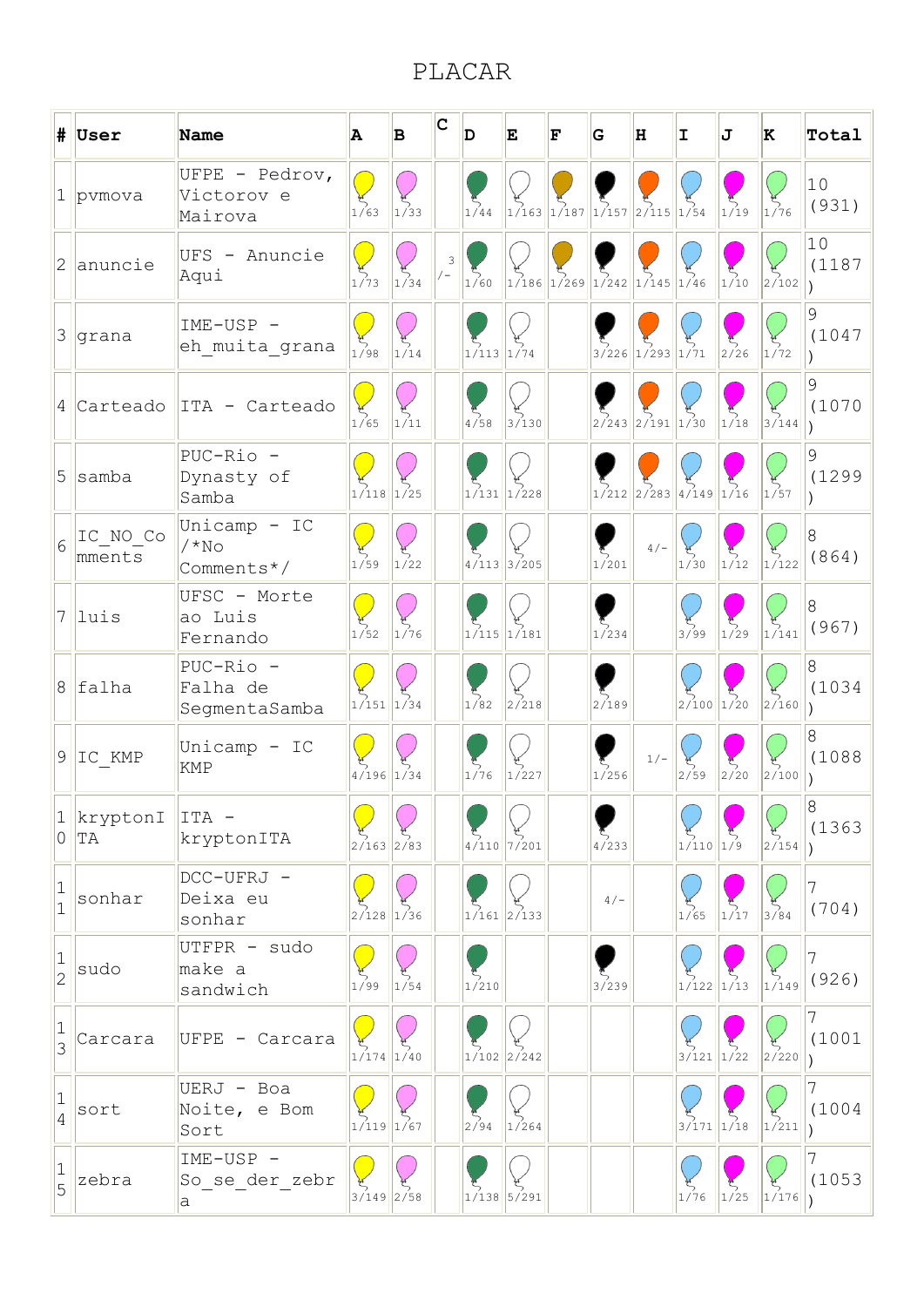| 6                                       | C BEMOL                    | UFRGS - C-<br><b>BEMOL</b>             | <b>Service Service</b><br>$1/197$ 3/71 |                    |   | 1/84                                      | 1/261 |        |       | $4/148$ 1/16        |                                           | 1/231             | 7<br>(1108              |
|-----------------------------------------|----------------------------|----------------------------------------|----------------------------------------|--------------------|---|-------------------------------------------|-------|--------|-------|---------------------|-------------------------------------------|-------------------|-------------------------|
| $1\vert$<br>7                           | Rumatoki<br>lo             | UFCG -<br>Rumatokio                    | $\frac{1}{1/135}$ 2/80                 |                    |   | $1/256$ 1/214                             |       |        |       | $\frac{12}{2}$ /227 | $\int_{1/20}^{5}$                         | 2/202             | (1194                   |
| 8                                       | ballon                     | POLI -<br>v.push back(ba<br>lloon)     | $1/189$ 1/17                           |                    |   | 1/69                                      | 1/210 |        |       | $1/122$ 1/34        |                                           | $2/-$             | 6<br>(641)              |
| 1<br>9                                  | 000                        | $DCC-UFRJ - o/$<br>$o/$ $o/$           | $2/149$ 1/32                           |                    |   | 2/137                                     | $8/-$ |        |       | 2/87                | 1/18                                      | 1/177             | 6<br>(660)              |
| 2<br>0                                  | lanimouse<br>ls            | UFMG aniMOUSEs                         | $3/129$ 1/55                           |                    |   | $\frac{5}{2}$ /224                        |       | $2/-$  | $3/-$ | 1/89                | 1/19                                      | $\frac{5}{1/206}$ | 6<br>(782)              |
| 2<br>$\mathbf 1$                        | roflcopt<br>ers            | <b>UFMG</b><br>roflcopters             |                                        | $2/226$ $2/129$    |   | $\frac{5}{2/202}$                         |       | $6/-$  |       | $\frac{2}{777}$     | $\begin{bmatrix} 2 \\ 1/19 \end{bmatrix}$ | $\frac{5}{1/250}$ | 6<br>(983)              |
| $\frac{2}{2}$                           | Monkeys                    | UFG - Monkeys                          | $1/152$ $1/28$                         |                    |   | $\frac{1}{1/98}$                          | $4/-$ |        |       | 1/71                | 1/50                                      | $2/-$             | 5<br>(399)              |
| 2<br>3                                  | ad hoc20<br>09             | UFRGS Ad-Hoc<br>2009                   | $1/244$ $1/69$                         |                    |   | $\frac{5}{1/137}$                         |       |        |       | $1/169$ $1/20$      |                                           |                   | 5<br>(639)              |
| 2<br>4                                  | Untitled                   | UFPR -<br>Untitled                     |                                        | $2/111$ $2/109$    |   | 4/188                                     |       | $4/-$  |       | $5/200$ 1/33        |                                           |                   | 5<br>(821)              |
| $\frac{2}{5}$                           | tell                       | $UFV - They$<br>tell and we<br>write   | 2/84                                   | 1/77               |   | 6/291                                     |       |        |       | $1/223$ 2/37        |                                           | $2/-$             | 5<br>(852)              |
| 2<br>6                                  | Fureuler                   | FURB -<br>Fureuler                     | 1/92                                   | 1/65               |   | $\sum_{1/149}$                            |       |        |       | $2/-$               | 1/11                                      |                   | 4<br>(317)              |
|                                         | $2$   ICMC_Qua<br>$7$   ke | ICMC - Quake,<br>cade meu<br>queijo?   | $\bigcirc$<br>$2/201$ 1/87             |                    |   | $\begin{bmatrix} 1 \\ 1 \end{bmatrix}$ 40 |       | $4/-$  |       | $1/-$               | 1/24                                      | $4/-$             | 4<br>(372)              |
| $\begin{array}{c} 2 \\ 8 \end{array}$   | gogo40                     | $UFPA - gogo40$                        | $1/135$ $1/76$                         |                    |   | $1/-$                                     |       | $1/-$  |       | $1/180$ $1/26$      |                                           |                   | $\overline{4}$<br>(417) |
| $\begin{array}{c}\n2 \\ 9\n\end{array}$ | Paranga                    | UFMS -<br>Parangaricutir<br>rimirruaru | $4/-$                                  | 1/88               |   | 1/137                                     |       |        | $1/-$ | $1/185$ 1/34        |                                           |                   | $\overline{4}$<br>(444) |
| $\begin{array}{c} 3 \\ 0 \end{array}$   | java                       | Unifesp - Java<br>Lee                  |                                        | $1/153$ $1/121$    |   | 1/113                                     |       | $6/ -$ |       | $3/-$               | 2/47                                      |                   | 4<br>(454)              |
| $\mathsf S$<br>$\overline{1}$           | action                     | UnB - With Bit<br>Action               | $8/-$                                  | 1/87               |   | 3/165                                     |       |        |       | $2/137$ 1/21        |                                           |                   | 4<br>(470)              |
| 3<br>$\overline{2}$                     | null                       | UFES - Null is<br>Dead                 | $1/128$ 1/49                           |                    |   | $8/-$                                     |       |        |       | $3/283$ 1/20        |                                           |                   | 4<br>(520)              |
| 3                                       | $3$ revoluti<br> on        | UFPI -<br>Revolution                   | $1/232$ $2/63$                         |                    | 4 | 8/159                                     |       |        |       | $5/-$               | 1/19                                      |                   | 4<br>(633)              |
| $\frac{3}{4}$                           | PNCC                       | FURG - PNCC                            |                                        | $\frac{45}{1/165}$ |   | 1/198                                     |       |        |       | $2/-$               | 1/26                                      | 3/230             | 4<br>(659)              |